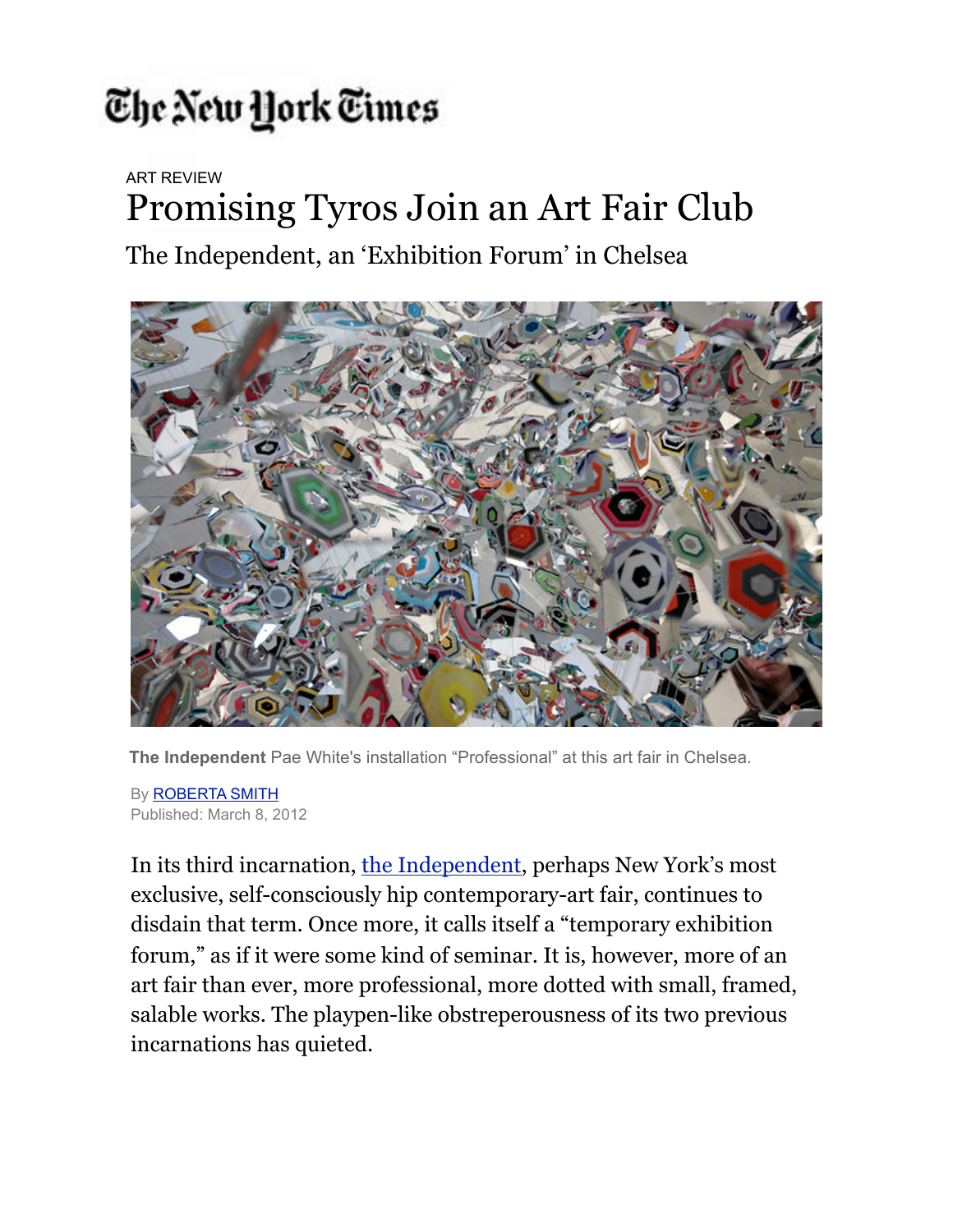Still, it remains the New York art fair whose edge most deserves to be called cutting, the one where you stand to learn the most about promising new art, albeit of a rather attenuated, hermetic sort. With around 40 participants, it is also the most pleasantly manageable of all the city fairs. It is arrayed, as before, on an open plan, with little in the way of formal booths or even aisles, on the three upper floors of a building once owned by the Dia Center for the Arts on West 22nd Street. The airy, white-cube architecture of the interior, so redolent of artistic seriousness, continues to be a boon. I can never quite decide if

the Independent is intimate or just clubby, but in this it is probably an apt reflection of the art world: basically, it is both.

As usual, nearly two-thirds of the participating galleries are from elsewhere and — also as usual — they are responsible for the bulk of the new information. Over all, the artists tend to be young and fairly obscure.

An exception, at the Paris gallery GB Agency, is the American Conceptual artist Mac Adams, now nearly 70. His "Blackmail," a noirish 1976 installation of a violently disturbed dinner for three, suggests a very physical argument, if not an actual crime. Clues are abundant; not for nothing was Mr. Adams's brand of Conceptualism called Story Art or seen as a precursor to Cindy Sherman's "Untitled Film Stills." Another exception to the general youthfulness, at Susanne Zander, are the tenderly lascivious drawings of scantily clad women by Miroslav Tichy (1926-2011), the Czech outsider artist [known for](http://www.nytimes.com/2010/02/12/arts/design/12photos.html)  [surreptitiously photographing his subjects](http://www.nytimes.com/2010/02/12/arts/design/12photos.html), using homemade cameras.

Among the new participants, the Third Line, a gallery from Dubai, is introducing the work of Monir Shahroudy Farmanfarmaian, an 87 year-old Iranian artist whose handsome glass and mirror mosaics are grounded in Islamic interpretations of numbers and geometry. Another newcomer is Labor, a gallery from Mexico City that is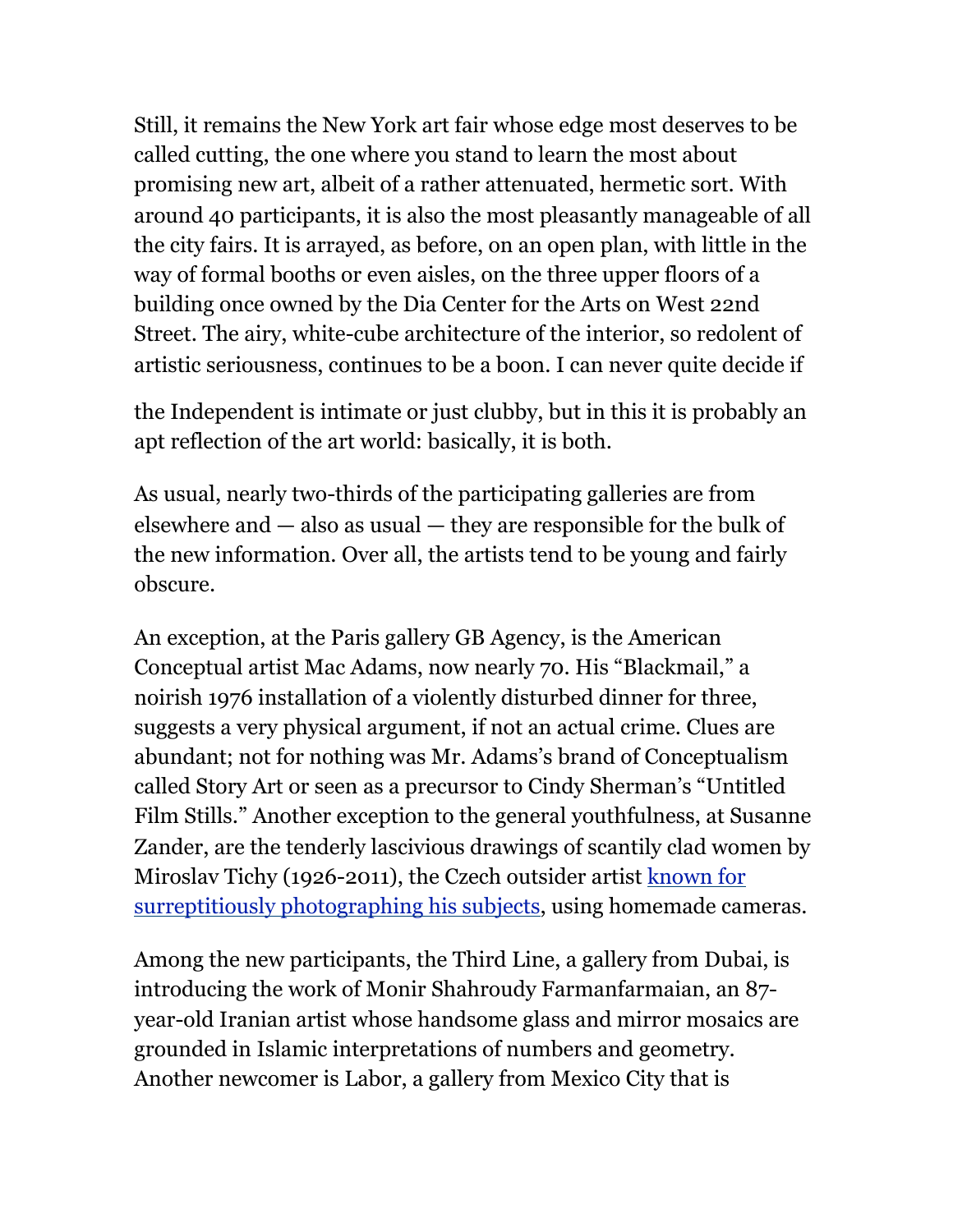featuring Pedro Reyes's "Surplus Reality," a double narrative that presents, in storyboardlike form, a photo-novella about the struggle for land reform in Brazil and also recounts the censoring of that work when it was displayed there.

If this year's Independent has a prevailing look, it centers on stylishly abject variations on Post-Minimalist abstraction, played out in lots of small, often appealing, if rather mute, sculptures and several spare installations that are frequently by women largely unknown and unshown in New York.

On the third floor, at Sprüth Magers, Thea Djordjadze has assembled a meditation on blue in the form of a huge piece of smooth synthetic carpet that climbs from floor to wall and is flanked by several scrappy sculptures, including Plexiglas volumes that echo the hue in atmospheric terms. At Meyer Riegger, a young Czech artist, Eva Kotatkova, takes a darker turn, painting a corner black and festooning it with shelves displaying altered vintage books, cutout collages and paper sculptures.

This result, titled "Re-education Machine," conjures a compartmentalized, overanalyzed, possibly totalitarian environment where young minds are assiduously molded. Ms. Kotatkova joins a tradition of deft image recycling that begins with Hannah Höch and continues to the Polish artist Goshka Macuga. At Freymond-Guth, Tanja Roscic, also Czech, commands a wall with a diamond grid that frames contrasting colors and textures and several very robust collages.

At Andrew Kreps, a raftlike hanging sculpture by Andrea Bowers draws the eye; it is colorful, almost decorative, so it takes a minute, and a look at the label, to realize that it is a functioning tree-sitting apparatus, outfitted with buckets, bottles and a hammock and ready to be hoisted up an endangered redwood.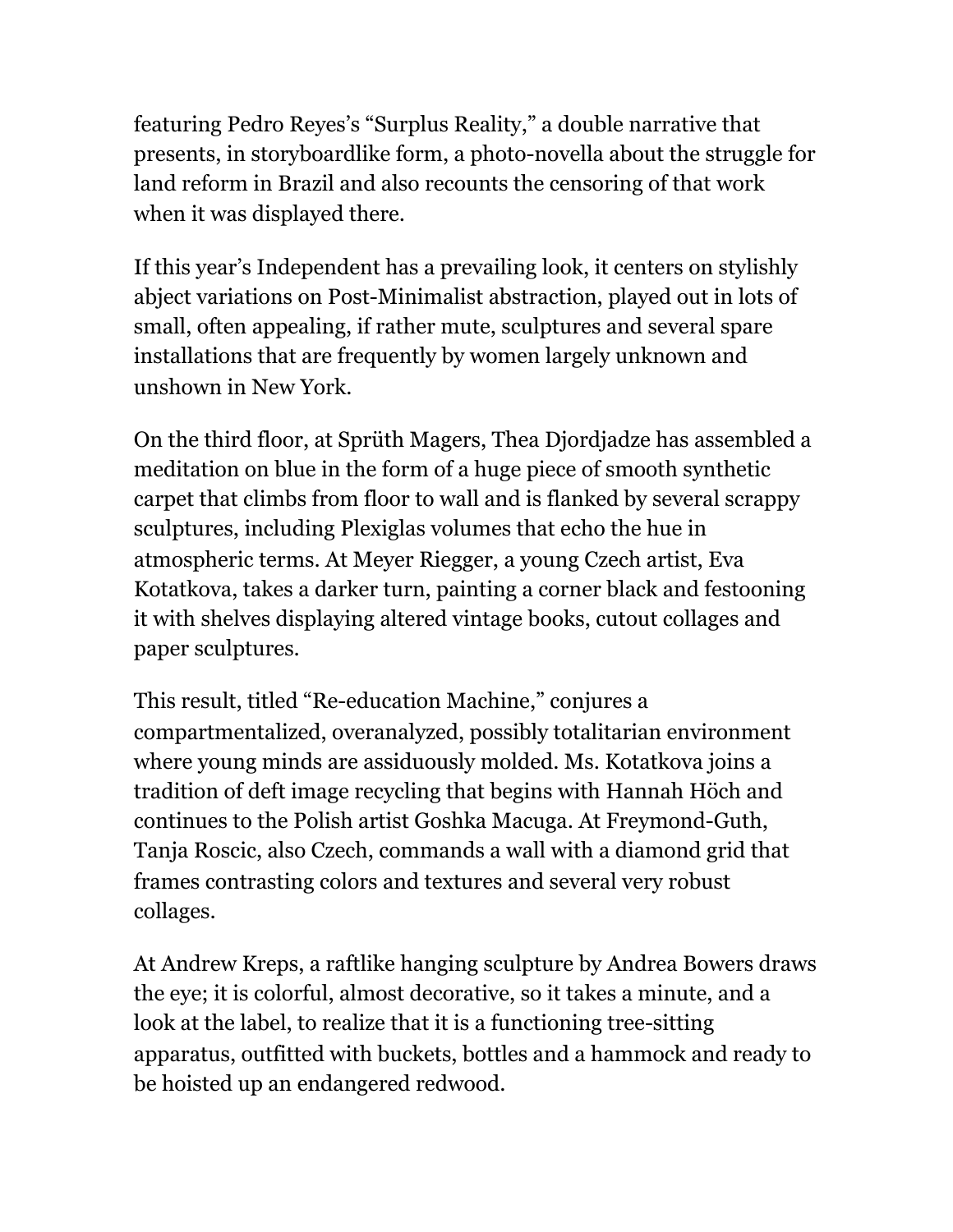Nearby at Jack Hanley, the DIY spirit is echoed in "Archipelago (Seq 14)," a large sculpture by a young artist named Marie Lorenz, who is known for building small boats that she uses to explore New York Harbor. Here she combines the decaying hull of a boat she found with a fresh white Fiberglas cast of it. Placed upright, they suggest an improvised shelter and also a monument (maybe to Bruce Nauman).

As for the smaller, more abstract excursions into Post-Minimalism mentioned earlier, I recommend the objects of Michael Dean at Supportico Lopez, Isa Melsheimer at Jocelyn Wolff and Katinka Bock at Wolff and Meyer Riegger. For contrast, drop by the Modern Institute to take in the efforts of Nicolas Party, a young Swiss artist who selects largish rocks and paints them to resemble pieces of fruit, steak and Brie.

Painting breaks out here and there. At Neue Alte Brücke, Will Benedict, an American artist who lives in Vienna, is making his New York debut with a series of hybrid works that set small[, gestural](http://www.tate.org.uk/collections/glossary/definition.jsp?entryId=119) semiabstract canvases into lightly painted panels collaged with nearly lifesize cutout photographs of a man and a woman having tea or drinks. The pictorial disjunctions are visually intriguing and evoke those developed in the 1980s by David Salle, who has a painting at Maureen Paley on the second floor.

At Stuart Shave/Modern Art, a young, London-based artist, Oscar Murillo, has merged studio and gym, combining a partly mirrored wall; stacks of roughly scratched, graffitiesque paintings; and a lowlying sculpture.

At International Art Objects (which has just changed its name from China Art Objects), J. P. Munro is displaying "Battle of Issus," a crowded, densely worked landscape, three years in the making, in which the mixture of Classical beings and wild creatures adds up to a form of 21st-century Symbolism. (Two very different works by the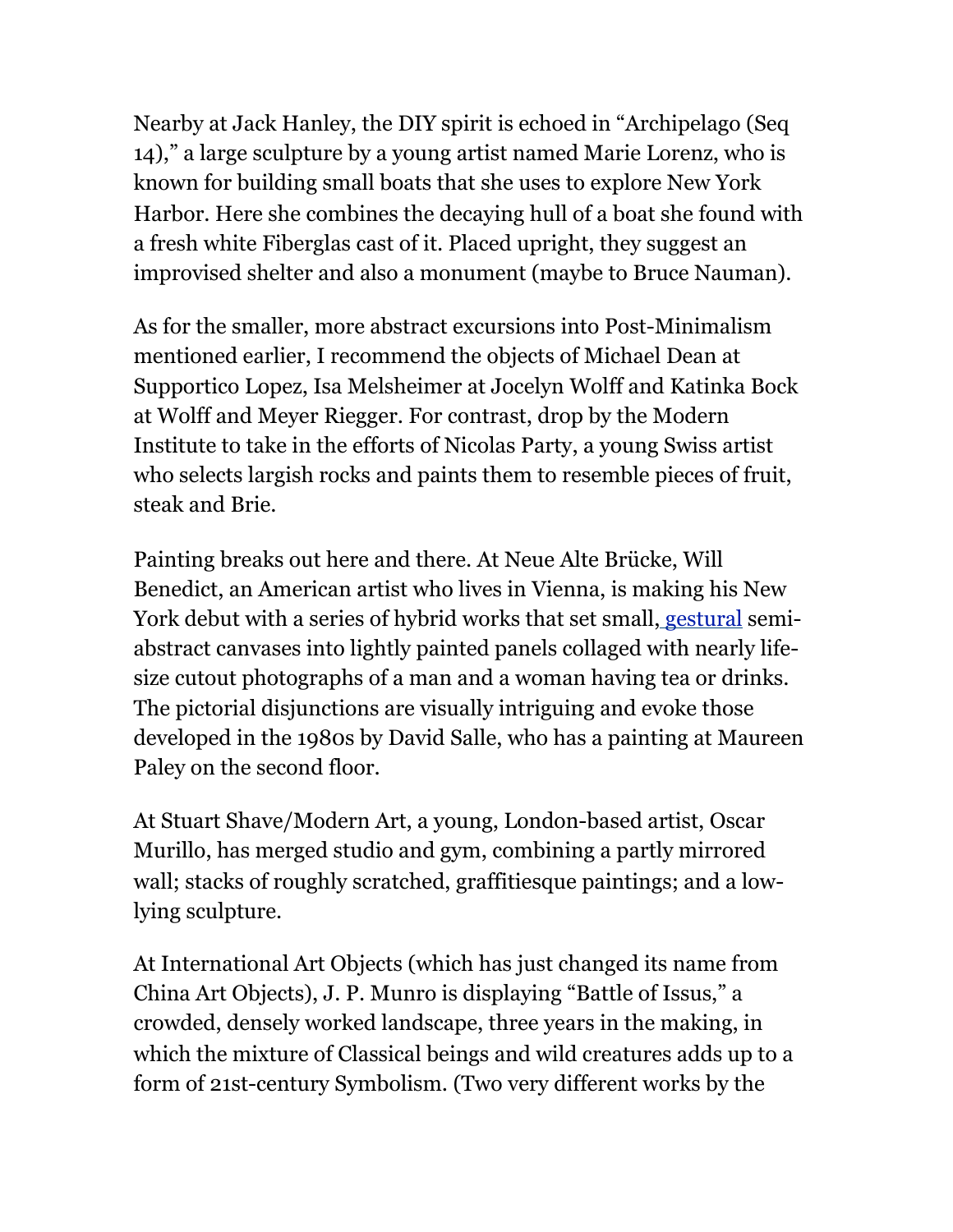inimitable Pae White, each making ingenious use of paper, also deserve attention here.)

Back at Kreps, Padraig Timoney is showing "Meepmeep Popup," an imposing canvas whose patchy images (including portions of Wile E. Coyote) suggest a deteriorating billboard while mustering a compressed, kaleidoscopic energy. At 47 Canal, Trevor Shimizu contributes a large, new untitled painting of a nude that, in homage to de Kooning, he is calling a "late work." Uncharacteristically substantial, it suggests that the future should begin now.

At Richard Telles, Richard Hawkins's latest layerings of appropriated photographs, collage and painting are better than either the collages or the paintings he has in the Whitney Biennial. At Telles, the large set-up photographs, also collaged, of a young artist named Dan Finsel make an impression, whether or not you know that they riff on the sculptor Keith Edmier's strange collaboration with the actress Farrah Fawcett a decade ago.

At MD 72, the project space of Galerie Neue in Berlin, you'll find a painting by the ever-subversive Merlin Carpenter — a portrait of Craig Scanlon, a guitarist for the Fall, from the 14-work "Heroes" series  $$ that comes with an interesting story. When Mr. Carpenter first exhibited the series at MD 72 last fall, it was behind locked doors, available for viewing only to people who paid 5,000 euros for the privilege. (Two did.)

Everyone else, including collectors who purchased the works, had to be satisfied with looking a[t reproductions in the form of playing cards.](http://www.mehringdamm72.de/archives/380) Now this competent, colorful but otherwise unremarkable painting can be looked at free, through Sunday, and you can consider whether its former exclusiveness affects your experience of it in any way.